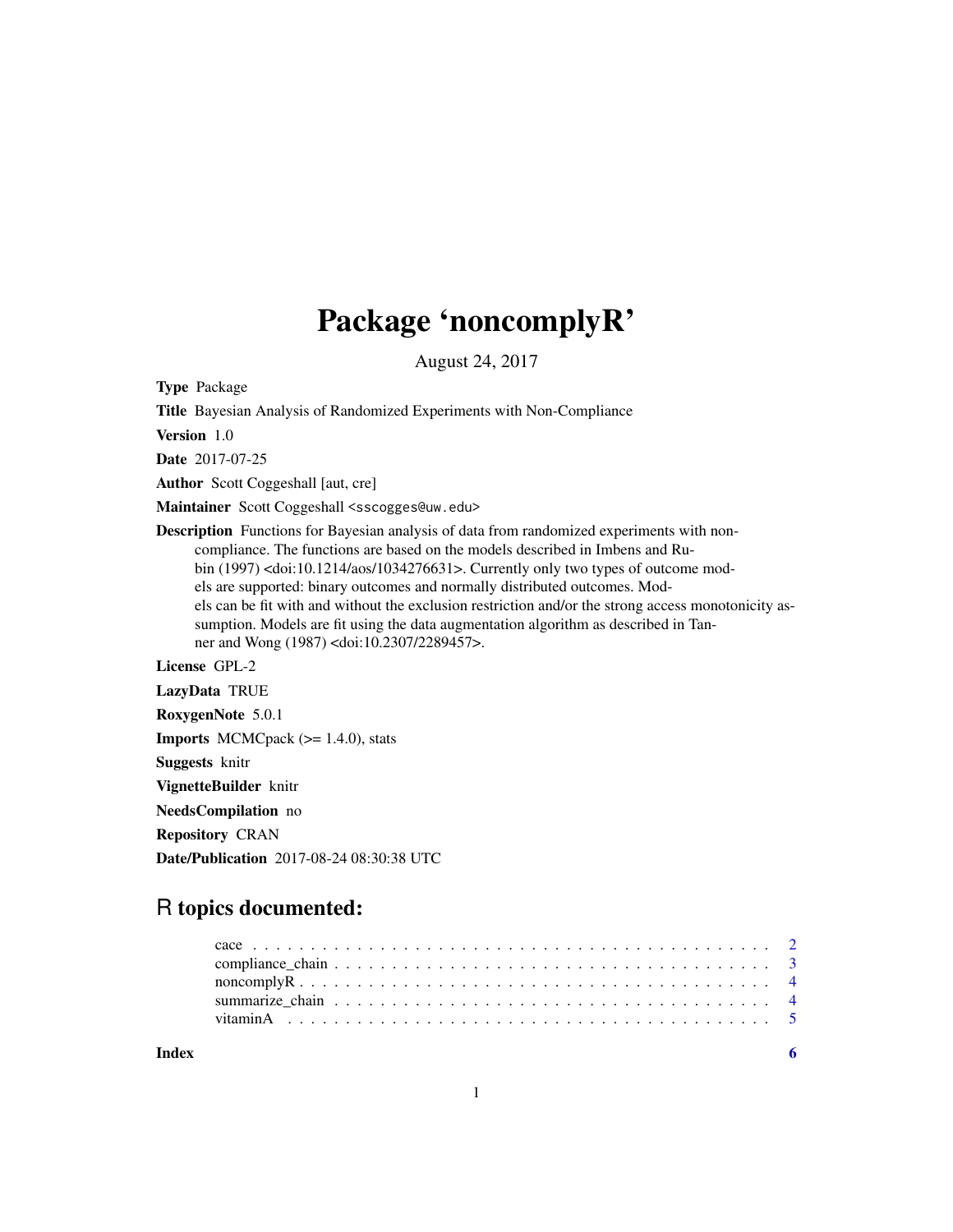<span id="page-1-0"></span>

#### Description

cace takes a sample from the posterior distribution of the model parameters and computes the corresponding posterior distribution of the Complier Average Causal Effect.

#### Usage

cace(chain, outcome\_model, strong\_access)

#### Arguments

| chain         | a matrix containing the draws from the posterior distribution of the model pa-<br>rameters. The matrix should either be the result of a call to compliance chain<br>or have the same structure as one. |
|---------------|--------------------------------------------------------------------------------------------------------------------------------------------------------------------------------------------------------|
| outcome_model | a character string indicating which outcome model was used in fitting the model.<br>either "binary" for a dichotomous outcome or "normal" for the Normal model.                                        |
| strong_access | a logical indicating whether the strong access monotonicity assumption was<br>made when fitting the model                                                                                              |

#### Value

a vector containing the draws from the posterior distribution of the CACE

#### Examples

```
# CACE based on a subset of the vitaminA dataset
set.seed(4923)
chain <- compliance_chain(vitaminA[sample(1:nrow(vitaminA), 1000),], outcome_model = "binary",
exclusion_restriction = TRUE, strong_access = TRUE, n_iter = 10, n_burn = 1)
cace(chain, outcome_model = "binary", strong_access = TRUE)
# matrix representing the samples from the posterior distribution of the model parameters
posterior_mat <- matrix(rnorm(10*8, mean = 10), nrow = 10, ncol = 8)
```

```
cace(posterior_mat, "normal", strong_access = TRUE)
```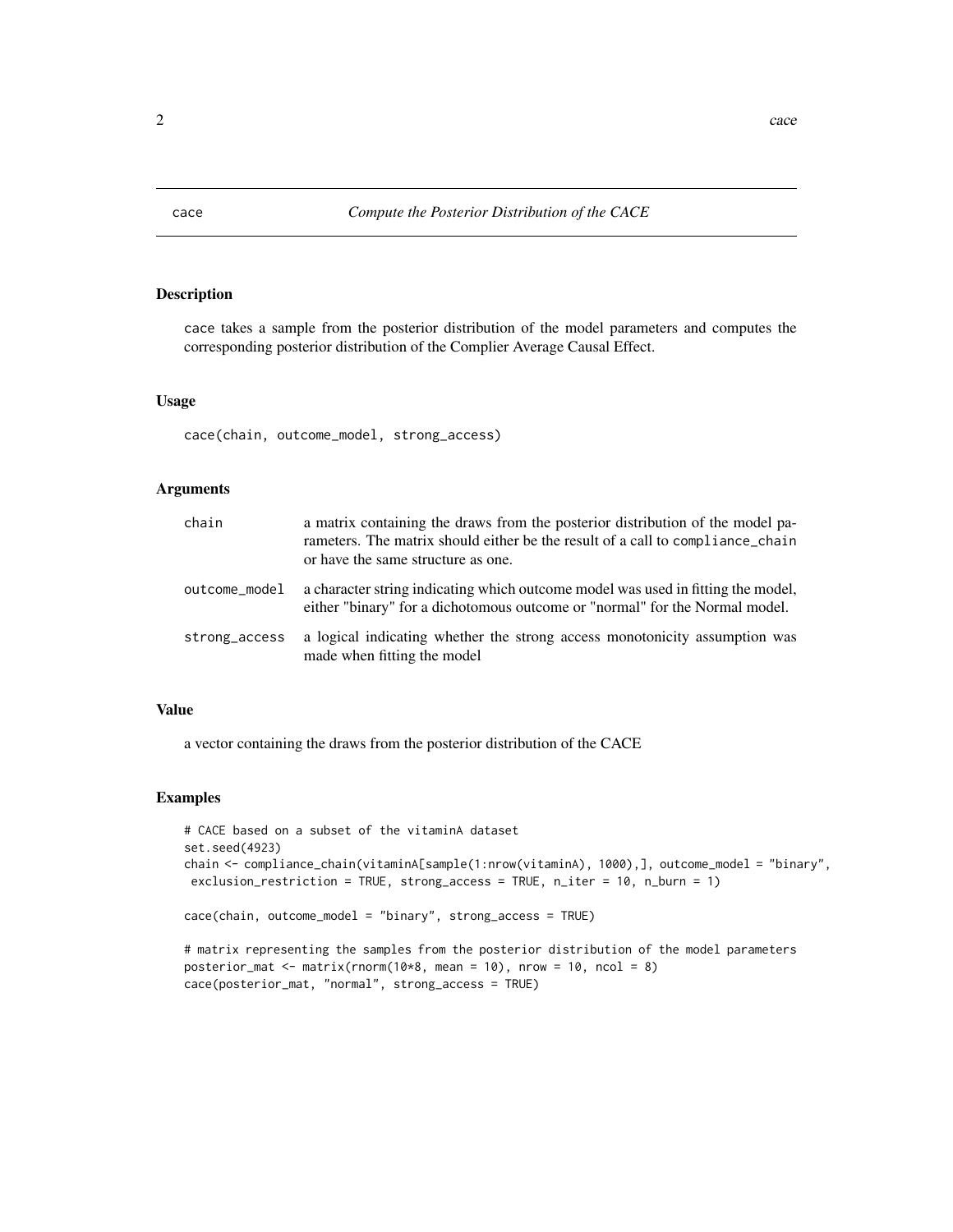<span id="page-2-0"></span>compliance\_chain *Data Augmentation for Non-compliance analysis*

#### Description

compliance\_chain fits a Bayesian non-compliance model by running a single chain of the data augmentation algorithm

#### Usage

```
compliance_chain(dat, outcome_model = NULL, exclusion_restriction = T,
  strong_access = T, starting_values = NULL, hyper_parameters = NULL,
 n_iter = 10000, n_burn = 1000)
```
#### Arguments

| dat                   | a data frame. The first column of the data frame should be the outcome variable,<br>the second column should be the treatment assignment variable, and the third<br>column should be the indicator for the treatment actually received. |  |  |  |  |  |
|-----------------------|-----------------------------------------------------------------------------------------------------------------------------------------------------------------------------------------------------------------------------------------|--|--|--|--|--|
| outcome_model         | a character string indicating how the outcome should be modeled. Either "nor-<br>mal" for the normal model or "binary" for the binary model.                                                                                            |  |  |  |  |  |
| exclusion_restriction |                                                                                                                                                                                                                                         |  |  |  |  |  |
|                       | a logical value indicating whether the exclusion restriction assumption should<br>be made.                                                                                                                                              |  |  |  |  |  |
| strong_access         | a logical value indicating whether the strong access monotonicity assumption<br>should be made.                                                                                                                                         |  |  |  |  |  |
| starting_values       |                                                                                                                                                                                                                                         |  |  |  |  |  |
|                       | the initial parameter values. If NULL, then the initial parameter values are based<br>on either a random draw from the prior distribution (for the binary model) or<br>sample statistics (for the normal model).                        |  |  |  |  |  |
| hyper_parameters      |                                                                                                                                                                                                                                         |  |  |  |  |  |
|                       | a numerical vector containing the values that determine the prior distribution for<br>the model parameters. If NULL, then the hyper parameters are chosen to give<br>non-informative or reference priors.                               |  |  |  |  |  |
| n_iter                | number of iterations of the data augmentation algorithm to perform.                                                                                                                                                                     |  |  |  |  |  |
| n_burn                | number of initial iterations to discard.                                                                                                                                                                                                |  |  |  |  |  |

#### Value

a matrix containing the draws from the posterior distribution.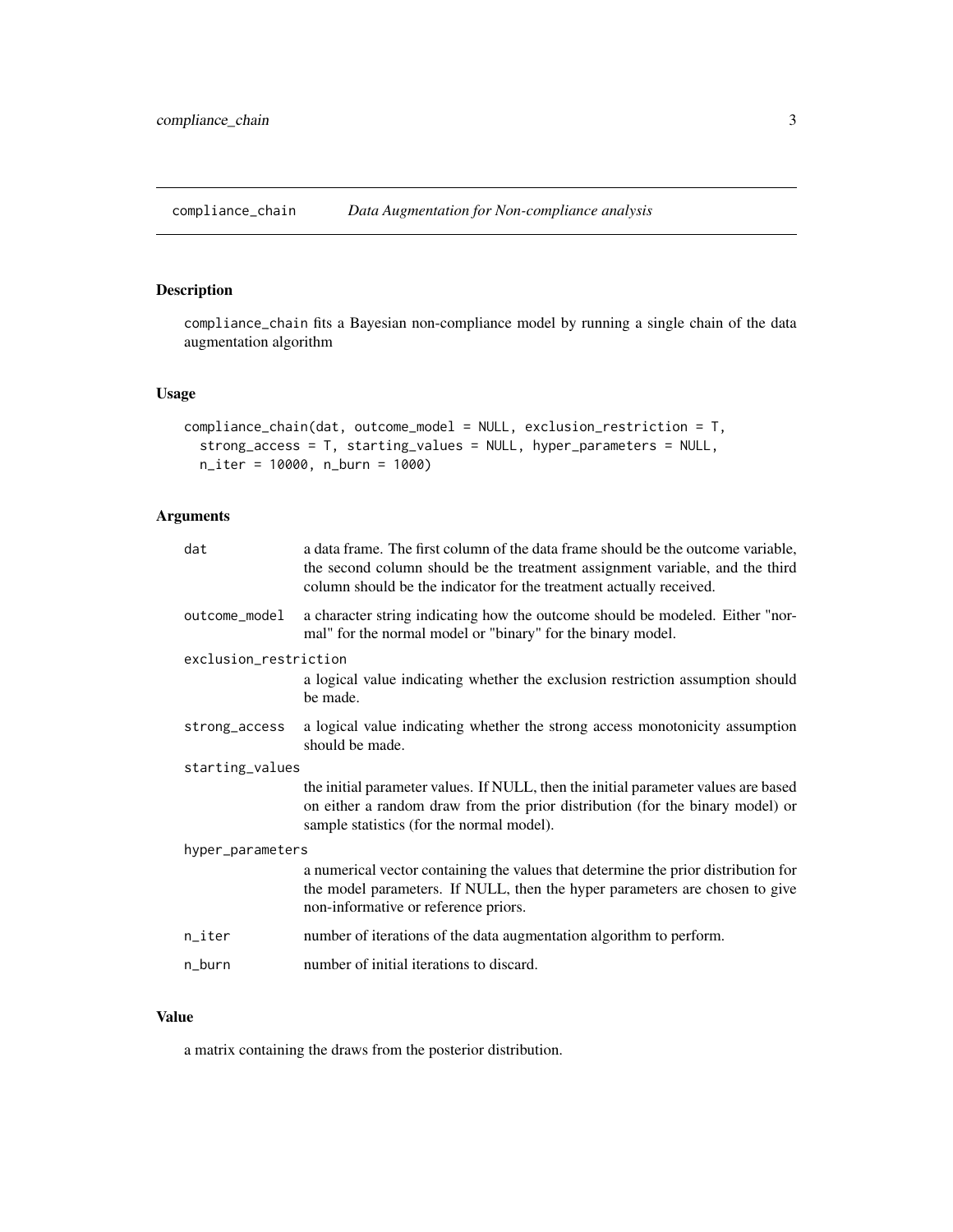#### Examples

```
# runs 10 iterations of the data augmentation algorithm on a subset of the vitaminA data
set.seed(4923)
compliance_chain(vitaminA[sample(1:nrow(vitaminA), 1000),], outcome_model = "binary",
exclusion_restriction = TRUE, strong_access = TRUE, n_iter = 10, n_burn = 1)
```

```
noncomplyR noncomplyR
```
#### Description

noncomplyR

#### Examples

## See function help files for examples

summarize\_chain *Posterior Inference based on a Sample from the Posterior*

#### Description

summarize\_chain provides posterior summaries based off a sample from the posterior distribution.

#### Usage

```
summarize_chain(chain, digits = 3)
```
#### Arguments

| chain  | a numeric vector containing the samples from the posterior distribution. |
|--------|--------------------------------------------------------------------------|
| digits | the number of decimal places                                             |

#### Value

a list containing the posterior mean, median, and quantile-based credible intervals calculated from the values in the chain.

#### Examples

```
# Suppose the posterior distribution was Normal(15, 5)
posterior_chain <- rnorm(100, 15, 5); summarize_chain(posterior_chain)
```
<span id="page-3-0"></span>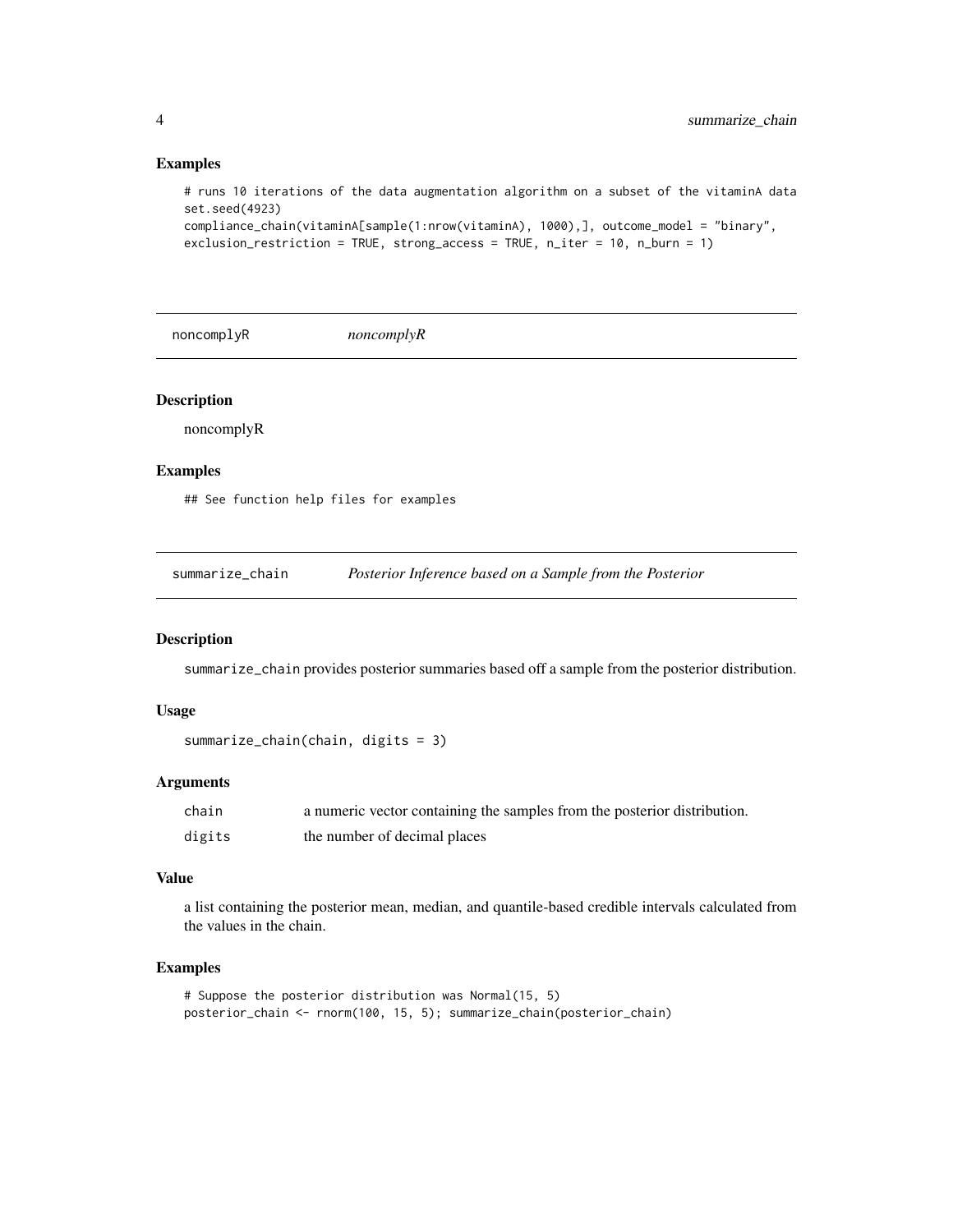<span id="page-4-0"></span>

#### Description

A dataset containing the results of an RCT investigating the effect of Vitamin A supplementation on mortality. The variables are as follows:

#### Usage

data(vitaminA)

#### Format

A data frame with 23682 rows and 3 variables

#### Details

- survived. indicator of survival (survived = 1) or death (survived = 0)
- vitaminA\_assigned. indicator of assignment to Vitamin A (vitaminA\_assigned = 1) or placebo  $(vitamin A_assigned = 0)$
- vitaminA\_received. indicator of whether Vitamin A supplements were received (vitaminA\_received  $= 1$ ) or not received (vitaminA\_received = 0)

#### Examples

## Not run: vitaminA